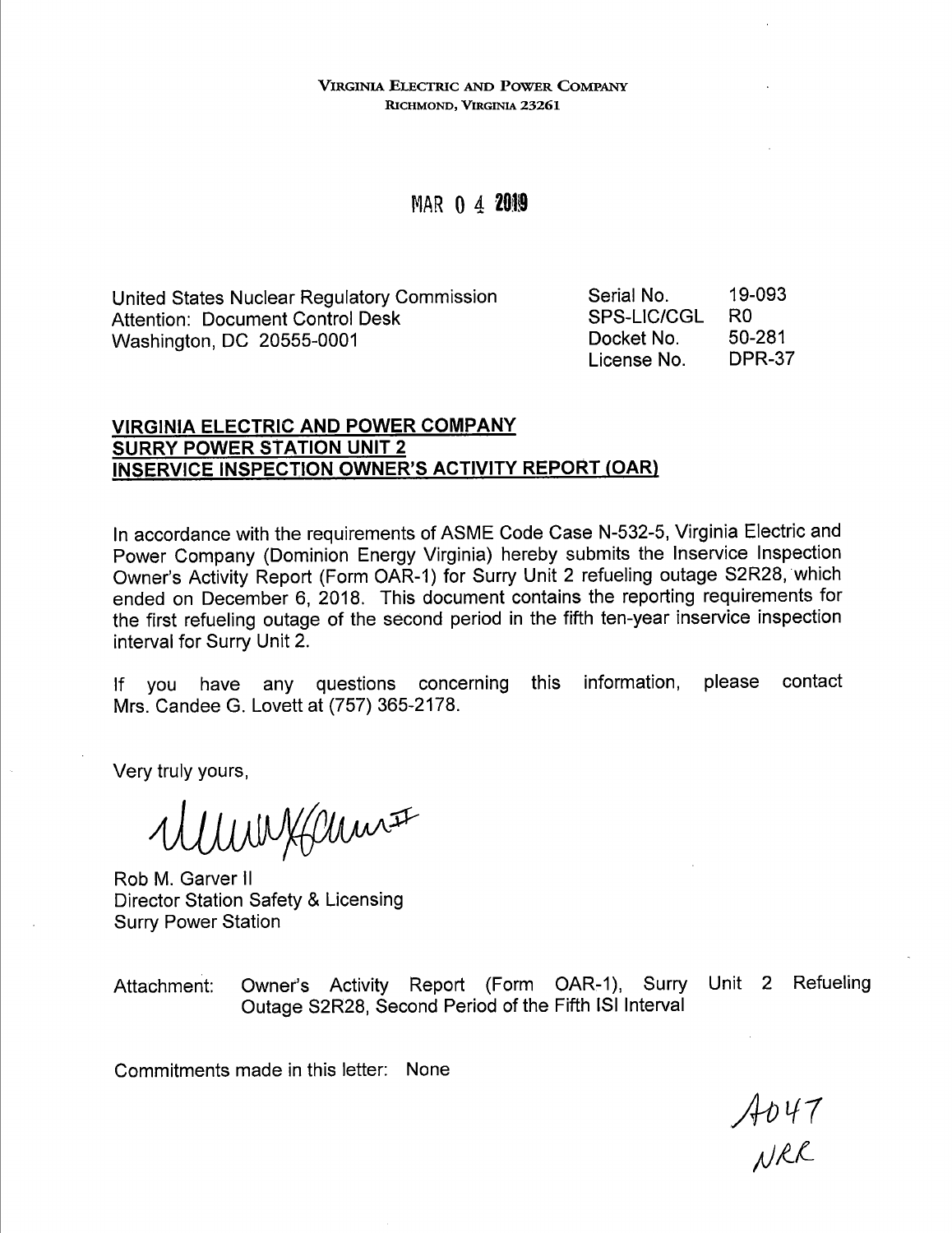Serial No.: 19-093 Docket No.: 50-281 Page 2 of 2

and the company of

 $\sim$   $\sim$ 

cc: U.S. Nuclear Regulatory Commission Region II  $\mathbb{R}^2$ Marquis One. Tower· 245 Peachtree Center Avenue NE Suite 1200 Atlanta, Georgia 30303-1257 ·  $\sim$ 

 $\mathcal{L}^{\text{max}}_{\text{max}}$  , where  $\mathcal{L}^{\text{max}}_{\text{max}}$ 

 $\sim 10$ 

NRC Senior Resident Inspector Surry Power Station

Ms. K. Cotton Gross NRC Project Manager - Surry U. S. Nuclear Regulatory Commission One White Flint North Mail Stop 08 G9A 11555 Rockville Pike Rockville, Maryland 20852-2738

Mr. James R. Hall NRC Senior Project Manager - North Anna U.S. Nuclear Regulatory Commission One White Flint North Mail Stop 08 G-9A 11555 Rockville Pike Rockville, MD 20852-2738

Mr. R. A. Smith Authorized Nuclear Inspector Surry Power Station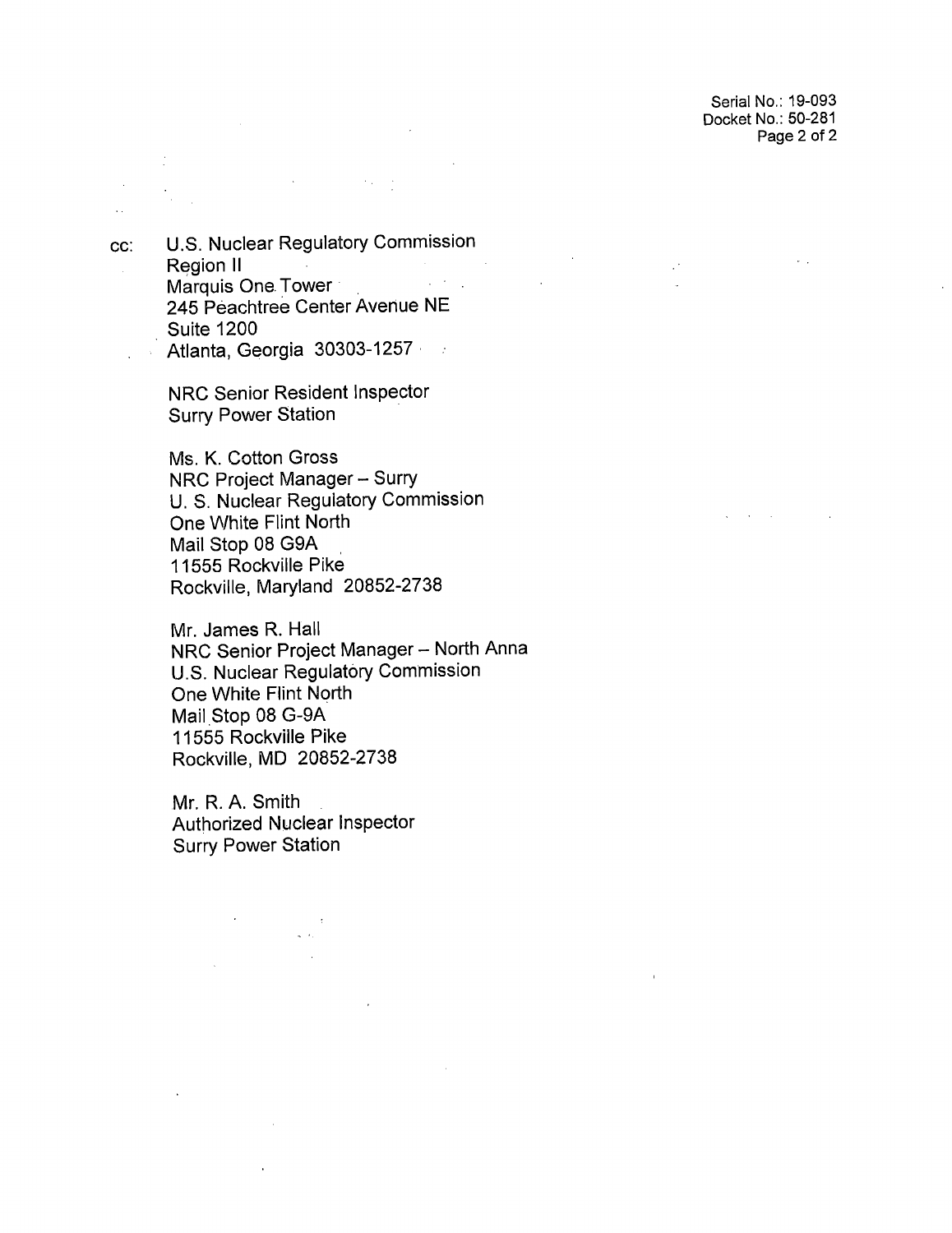Serial No.: 19-093 Docket No.: 50-281

 $\mathbb{R}^2$ 

ATTACHMENT

 $\sim 100$ 

 $\mathcal{L}(\mathcal{A})$  and  $\mathcal{L}(\mathcal{A})$  are  $\mathcal{L}(\mathcal{A})$  . Then,  $\mathcal{L}(\mathcal{A})$ 

OWNER'S ACTIVITY REPORT (FORM OAR-1), SURRY UNIT 2 REFUELING OUTAGE S2R28, SECOND PERIOD OF THE FIFTH ISi INTERVAL

VIRGINIA ELECTRIC AND POWER COMPANY (DOMINION ENERGY VIRGINIA)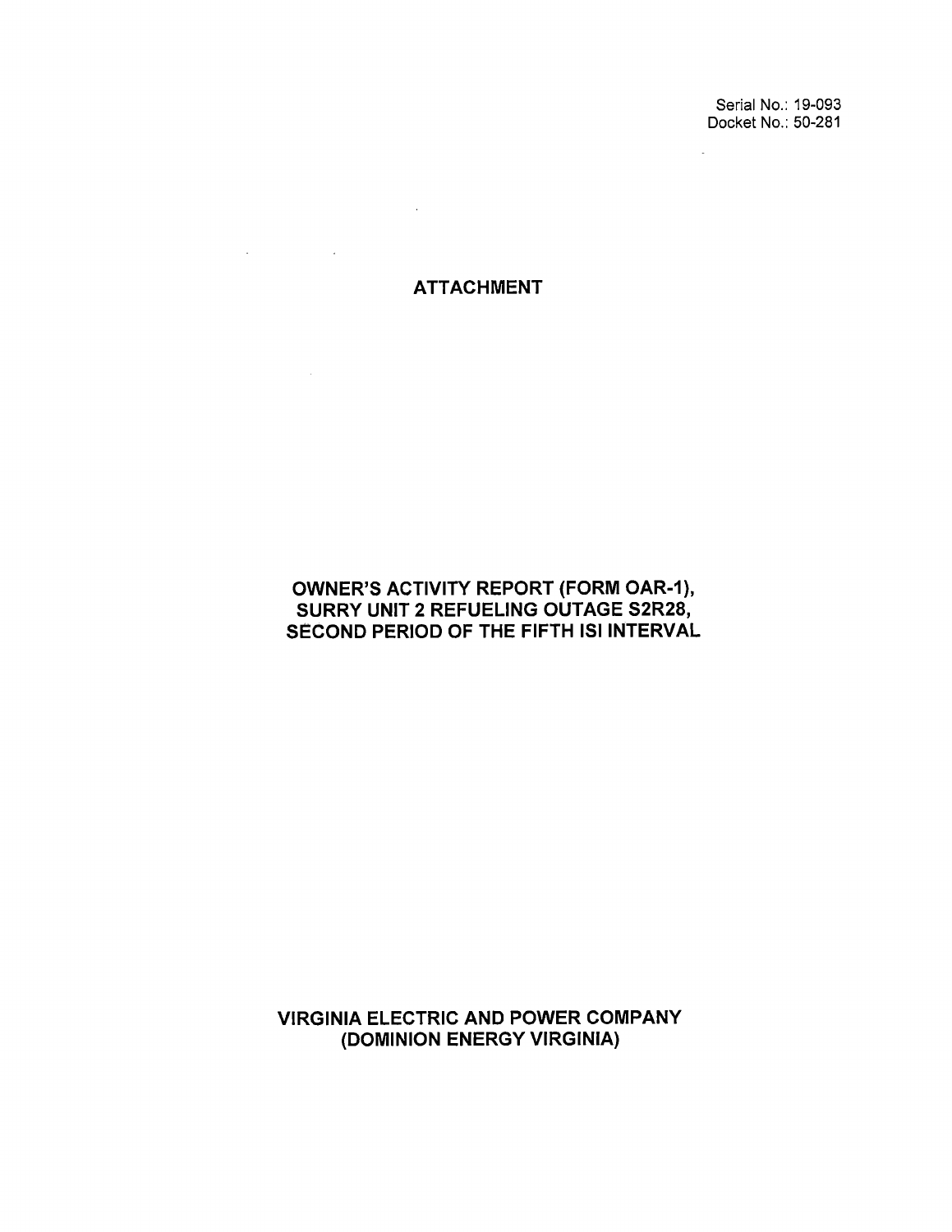**CASE N-532-5** 

#### **FORM OAR-1 OWNER'S ACTIVITY REPORT**

| Report Number____ 2-5-2-1 (Unit 2, 5th Interval, 2nd Period, 1st Report)                                                                                                                                                                                                                                                                                                                                                                                   |                                                                                                               |  |  |  |  |  |  |
|------------------------------------------------------------------------------------------------------------------------------------------------------------------------------------------------------------------------------------------------------------------------------------------------------------------------------------------------------------------------------------------------------------------------------------------------------------|---------------------------------------------------------------------------------------------------------------|--|--|--|--|--|--|
|                                                                                                                                                                                                                                                                                                                                                                                                                                                            |                                                                                                               |  |  |  |  |  |  |
| Unit No. 2 2 2 Commercial service date 05/01/1973 Refueling outage no. 52R28                                                                                                                                                                                                                                                                                                                                                                               |                                                                                                               |  |  |  |  |  |  |
|                                                                                                                                                                                                                                                                                                                                                                                                                                                            |                                                                                                               |  |  |  |  |  |  |
|                                                                                                                                                                                                                                                                                                                                                                                                                                                            | 2nd<br>(1st, 2nd, 3rd)                                                                                        |  |  |  |  |  |  |
| Edition and Addenda of Section XI applicable to the inspection plans entitled as a section of Edition                                                                                                                                                                                                                                                                                                                                                      |                                                                                                               |  |  |  |  |  |  |
|                                                                                                                                                                                                                                                                                                                                                                                                                                                            | Date and revision of inspection plans entity of the Surry Unit 2, 5th Int. ISI Plan, Revision 5, January 2019 |  |  |  |  |  |  |
| Edition and Addenda of Section XI applicable to repair/replacement activities, if different than the inspection plans                                                                                                                                                                                                                                                                                                                                      |                                                                                                               |  |  |  |  |  |  |
| Code Cases used for inspection and evaluation: See ISI Plan for list of Code Cases<br>(if applicable, including cases modified by Case N-532 and later revisions)                                                                                                                                                                                                                                                                                          |                                                                                                               |  |  |  |  |  |  |
| <b>CERTIFICATE OF CONFORMANCE</b>                                                                                                                                                                                                                                                                                                                                                                                                                          |                                                                                                               |  |  |  |  |  |  |
| I certify that (a) the statements made in this report are correct; (b) the examinations and tests meet the Inspection Plan as required by the<br>ASME Code, Section XI; and (c) the repair/replacement activities and evaluations supporting the completion of ______________ S2R28<br>(refueling outage number)<br>conform to the requirements of Section XI.<br>Mullet New 1 ISI Progam Owner Date 2/19/19<br>Owner or Owner's Designee, Title<br>Sianed |                                                                                                               |  |  |  |  |  |  |
|                                                                                                                                                                                                                                                                                                                                                                                                                                                            |                                                                                                               |  |  |  |  |  |  |

### **CERTIFICATE OF INSERVICE INSPECTION**

I, the undersigned, holding a valid commission issued by the National Board of Boiler and Pressure Vessel Inspectors and employed by The Hartford Steam Boiler Inspection and Insurance Company of Connecticut have inspected the items described in this Owner's Activity Report, and state that, to the best of my knowledge and belief, the Owner has performed all activities represented by this report in accordance with the requirements of Section XI.

By signing this certificate neither the Inspector nor his employer makes any warranty, expressed or implied, concerning the repair/replacement activities and evaluation described in this report. Furthermore, neither the Inspector nor his employer shall be liable in any manner for any personal injury or property damage or a loss of any kind aris manner for any personal injury or property damage or a loss of any kind arising from or connected with this inspection. *X*<br>*X*<br>Diacement activities and evaluation described in this report. Furthermore, neither the Inspector nor his employer shall be liable in any<br>or any personal injury or property damage or a loss of any kind arising from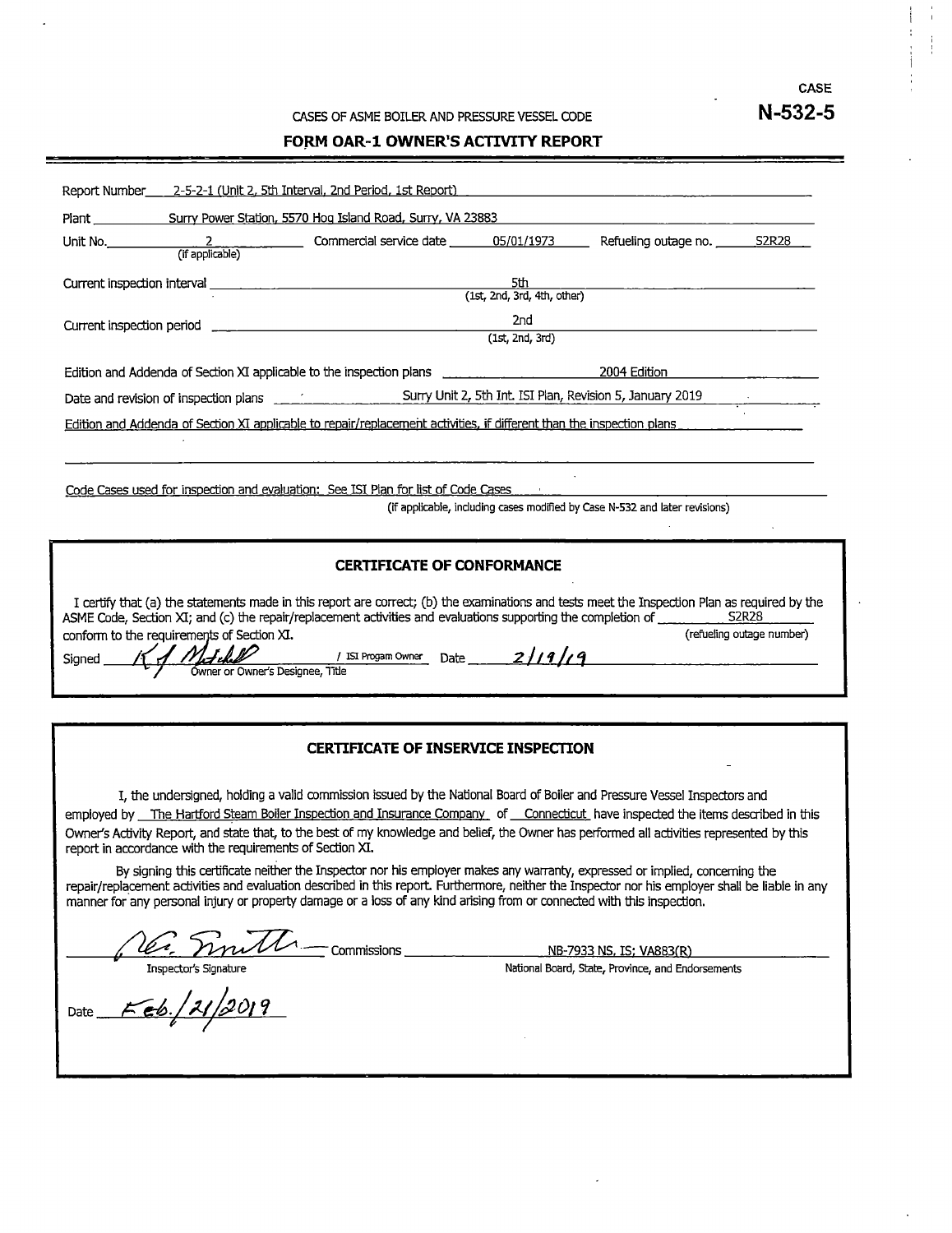## CASES OF ASME BOILER AND PRESSURE VESSEL CODE

CASE N-532-5

## **FORM OAR-1 OWNER'S ACTIVITY REPORT**

# Table 1

# Items with Flaws or Relevant Conditions That Required Evaluation for Continued Service

| <b>Examination Category and</b><br><b>Item Number</b> | <b>Item Description</b> | <b>Evaluation Description</b> |  |  |
|-------------------------------------------------------|-------------------------|-------------------------------|--|--|
|                                                       | None                    | ٠                             |  |  |
|                                                       |                         |                               |  |  |
|                                                       |                         |                               |  |  |
|                                                       |                         |                               |  |  |